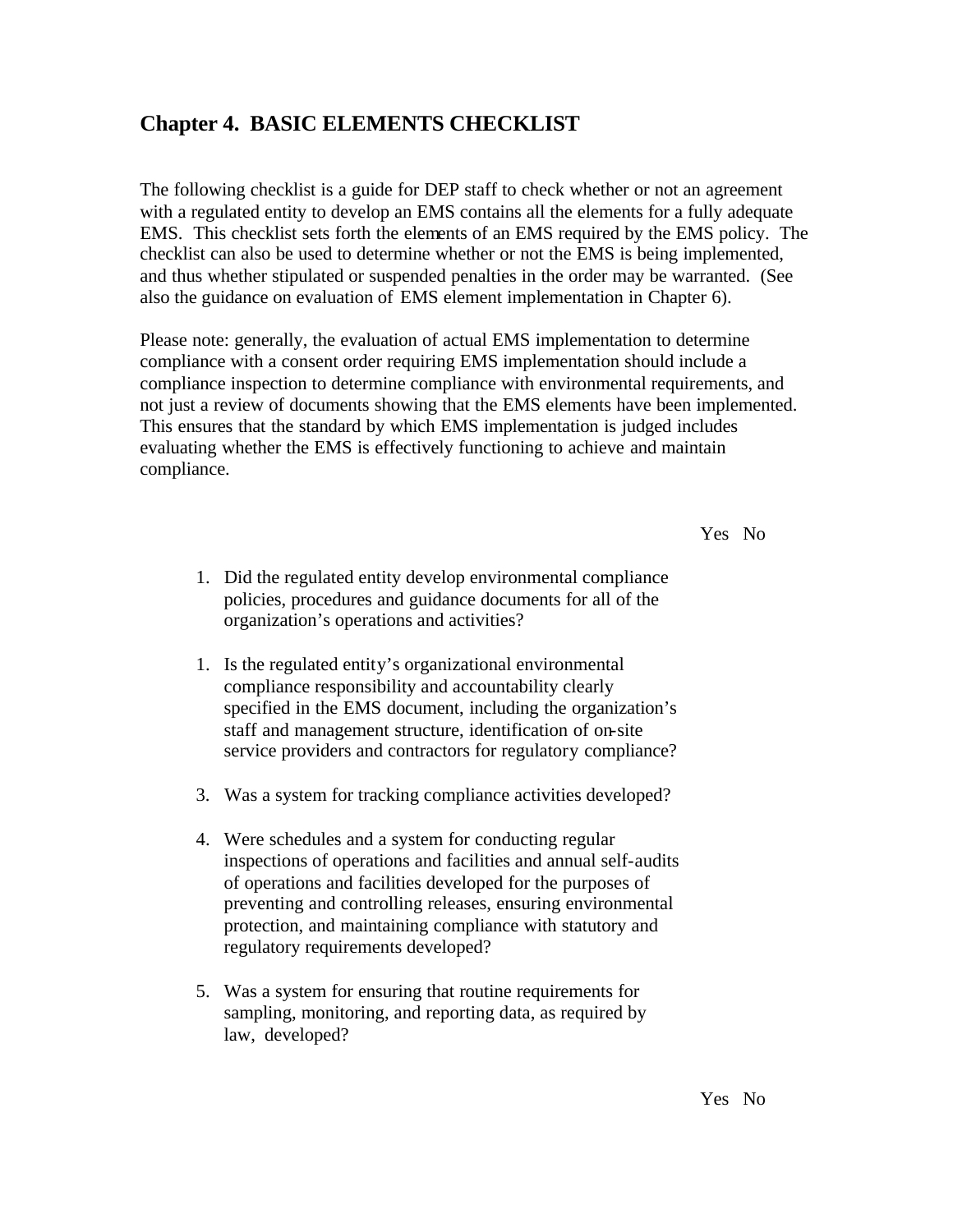- 6. Were standard procedures and requirements for incident and noncompliance reporting to regulatory agencies, including requirements to report releases of oil and/or hazardous materials and implementation of measures to minimize risks from such releases developed?
- 7. Was a system developed for establishing return to compliance plans for noncompliance identified during inspections and audits?
- 8. Was a system designed for the development of continuous improvement goals and results reporting that may include: recycling and the purchase of recycled products; pollution prevention; source reduction; resource conservation; energy consumption; waste minimization, renewable energy and/or renewable technologies?
- 9. Is there an annual compliance training program for management and personnel, and initiation training for new management and personnel?
- 10. Is there a process for an objective annual review and evaluation of the EMS and its components, including: implementation of modifications to ensure timely compliance and a commitment to continual improvement; and senior management review to ensure that goals are being achieved?
- 11. Was a program developed for ongoing community outreach in the environmental aspects of a regulated entity's operations and general environmental awareness?
- 12. Was each element integrated into the organization's overall decision making and planning, in particular, decisions on capital improvements, product and process design, training programs and maintenance activities?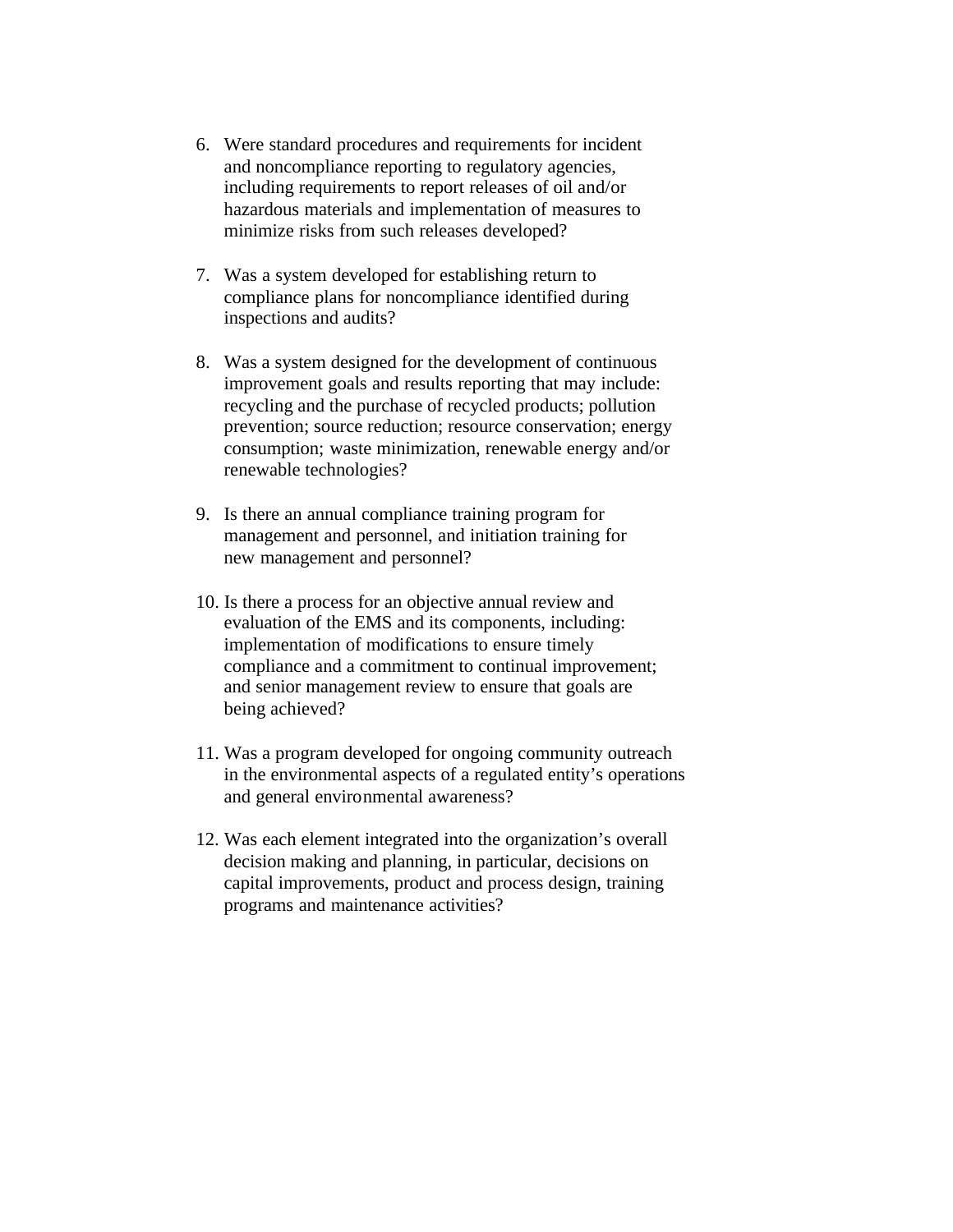# **Chapter 6. Evaluation of EMS Element Implementation**

The guidance on the following page is for reviewing the documents agreed to be submitted (see previous chapter) to assure EMS element implementation, and for reviewing EMS element implementation during an onsite inspection. It is an optional tool that either DEP or the regulated entity may elect to use. Generally, DEP staff should not ask for, or review, full, complete copies of all EMS documentation, a complete environmental management system analysis (EMSA) report, or the results of audits done under consent orders, but should focus on the review of summary reports. And, although the entity should be required to keep documentation of EMS element implementation for potential review by an inspector, actual performance can and should be measured through evaluation of compliance.

DEP may draw an inference from noncompliance that the EMS is not functioning adequately, although an entity may be able to show that the noncompliance was an isolated incident and the EMS has in fact resulted in improvements in compliance and/or performance. Because instances of noncompliance are only indicative of EMS functionality (and not dispositive), it is also important to have the capability of directly reviewing EMS element implementation, and for regulated entities to know that DEP reserves this authority. If this activity is deemed appropriate to a particular case, it may be performed in a manner analogous to reviewing TURA planning compliance: the entity either has documentation that each required element is in place, or it does not. The following guidance presents each EMS element, as required by DEP's policy, along with questions intended to assist in determining if the element is in place. (Please see Chapter 4, as well, concerning evaluation of EMS implementation).

**DEP staff are encouraged to share this checklist with regulated entities interested in developing and implementing an EMS.** Sharing this guidance with regulated entities will communicate to them the expectations of the Department relevant to each required EMS element, and will reduce questions arising from ambiguity or potentially variable interpretations.

It is not required that the answer to every question be "yes" to determine that an EMS element has been established and is being implemented. The questions are provided as a guide to making that evaluation. For example, if a clear set of prioritized initiatives has not been developed, it is not necessarily true that a policy has not been established. But if no prioritized initiatives have been developed and there is no evidence that the policy has been communicated, DEP may elect to presume that no policy has been established, and the burden would be on the entity to show that it has.

Although DEP may use the checklist as a tool for reviewing EMS implementation, the most important use of the checklist may be as a tool for regulated entities to use in reviewing their own EMS implementation. Communicating DEP's implementation standards provides regulated entities with a standard tool for measuring their own performance.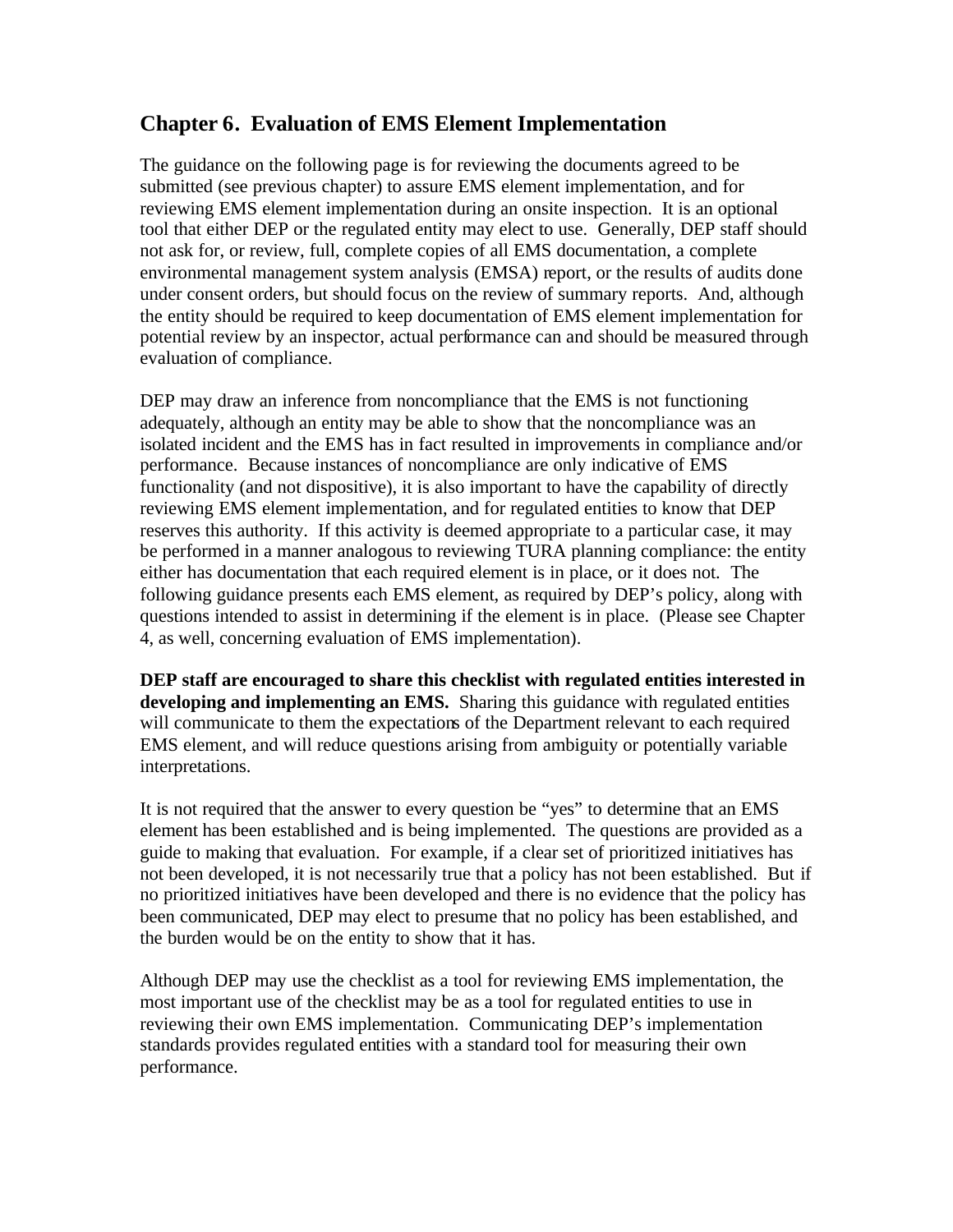### **GUIDANCE for Evaluating Implementation and Review of EMS Elements**

- 1. Environmental compliance policies, procedures and guidance documents for all of the organization's operations and activities.
	- a. Is the environmental policy clearly defined?
	- b. Has the policy been communicated?
	- c. Does it recognize that compliance is just part of environmental performance?
	- d. Is it effective in covering all applicable requirements: federal, state, and local environmental statutes, regulations, enforceable agreements and permits?
	- e. Has a clear set of environmental initiatives been developed and prioritized?
- 2. Clearly specified organizational responsibilities and accountability of organization's staff and management, on-site service providers, and contractors for regulatory compliance, required reporting to regulatory agencies, and corrective actions implemented in their area(s) of responsibility.
	- a. Are there clear lines of communication relevant to meeting environmental responsibilities?
	- b. Are there clear lines of command for meeting environmental responsibilities?
	- c. Are their clear lines of evaluation and reporting?
	- d. Is the accountability for environmental performance included in job descriptions?
	- e. Is the accountability for environmental performance included in the job performance process?
	- f. Are there consequences for departure from established policies and procedures?
	- g. Have all environmental requirements been identified and communicated to ensure compliance?
- 3. A system for tracking compliance activities.
	- a. Does the system track compliance with permits?
	- b. Does the system track compliance with sampling requirements?
	- c. Does the system track compliance with monitoring data?
	- d. Does the system track compliance with reporting requirements (including accident and release reporting – see question 6 below)?
	- e. Does the system include the results of audits?
	- f. Does the system track compliance with waste shipment requirements?
	- g. Does the system track all other applicable requirements?
	- h. Does the system provide for the interpretation of requirements to ensure that they are properly applied?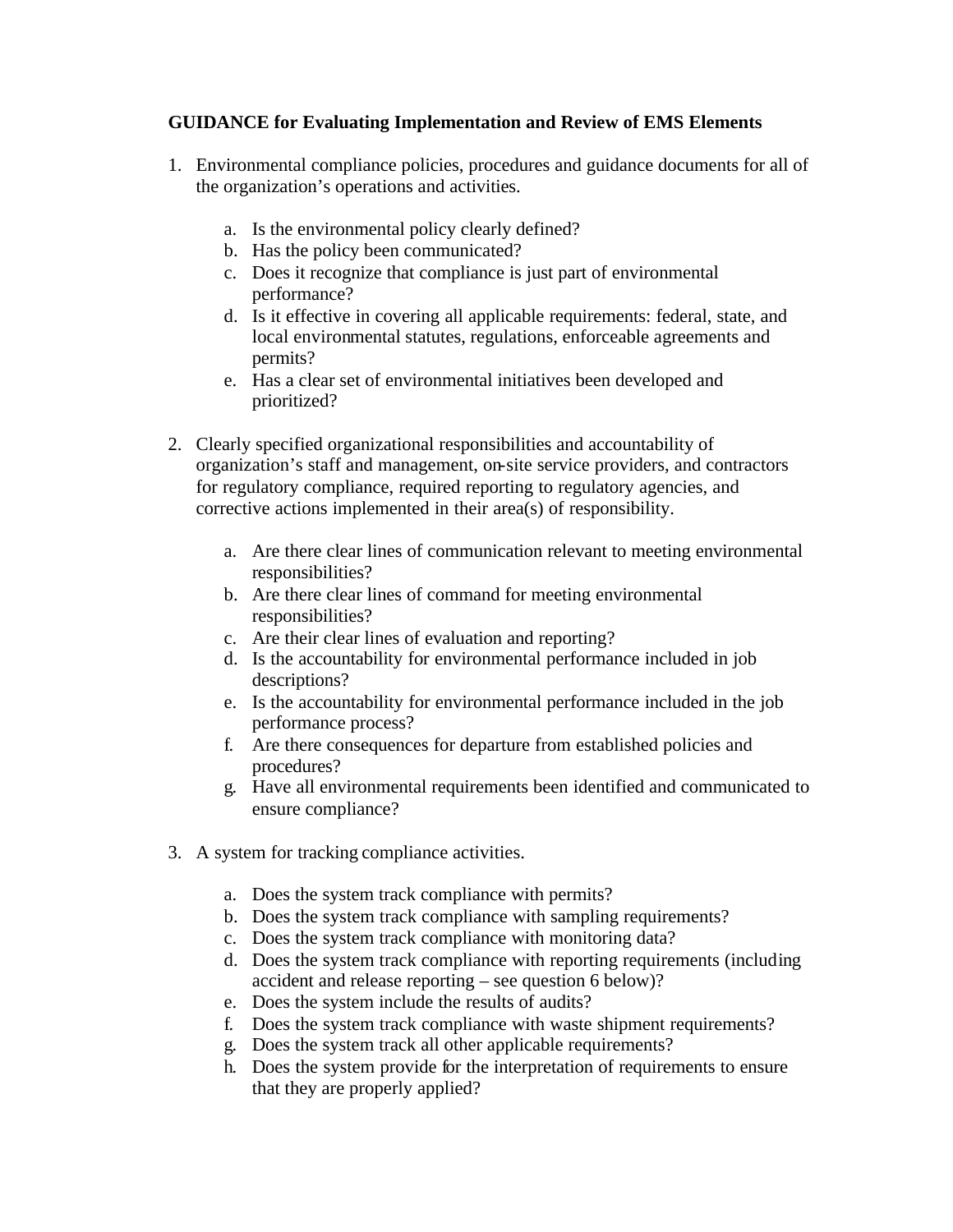- i. Does the system also ensure that the requirements are accomplished?
- 4. Schedules and a system for conducting regular inspections of operations and facilities and annual self-audits of operations and facilities for the purposes of preventing and controlling releases, ensuring environmental protection, and maintaining compliance with statutory and regulatory requirements.
	- a. Has the self-auditing comprehensively assessed whether all applicable requirements are being identified?
	- b. Has the self-auditing assessed the effectiveness of in-place standard operating procedures to ensure compliance?
	- c. Does the self-auditing process keep up with changes in requirements?
- 5. A system for ensuring that routine requirements for sampling, monitoring, and reporting data required by law, regulation and permit are accomplished.

(If already covered by the system for tracking and self-auditing, check question 3(i) again).

- 6. Standard procedures and requirements for incident and noncompliance reporting to regulatory agencies, including requirements to report releases of oil and/or hazardous materials and implementation of measures to minimize risks from such releases.
	- a. Do the procedures for minimizing risks include evaluation and implementation of preventive measures, including alternatives to hazardous materials?
	- b. Does the emergency prevention and response plan include clear procedures for notifications of reportable quantities, including rapid reference to information for determining reportable quantities and contact information for notification recipients?
	- c. Does the emergency prevention and response plan include effective evacuation procedures that have been communicated to all on site?
	- d. Does the emergency prevention and response plan identify properly trained responders and provide for the maintenance of necessary onsite equipment, including wash stations, protective gear, and containment?
	- e. Is there a communication system for activating emergency response?
	- f. Does the emergency prevention and response plan provide for analysis of the cause of previous incidents, including near-misses, for preventing future incidents?
	- g. Has the emergency prevention and response plan been communicated to local responders?
- 7. A system for establishing return to compliance plans for noncompliance identified during inspections and audits.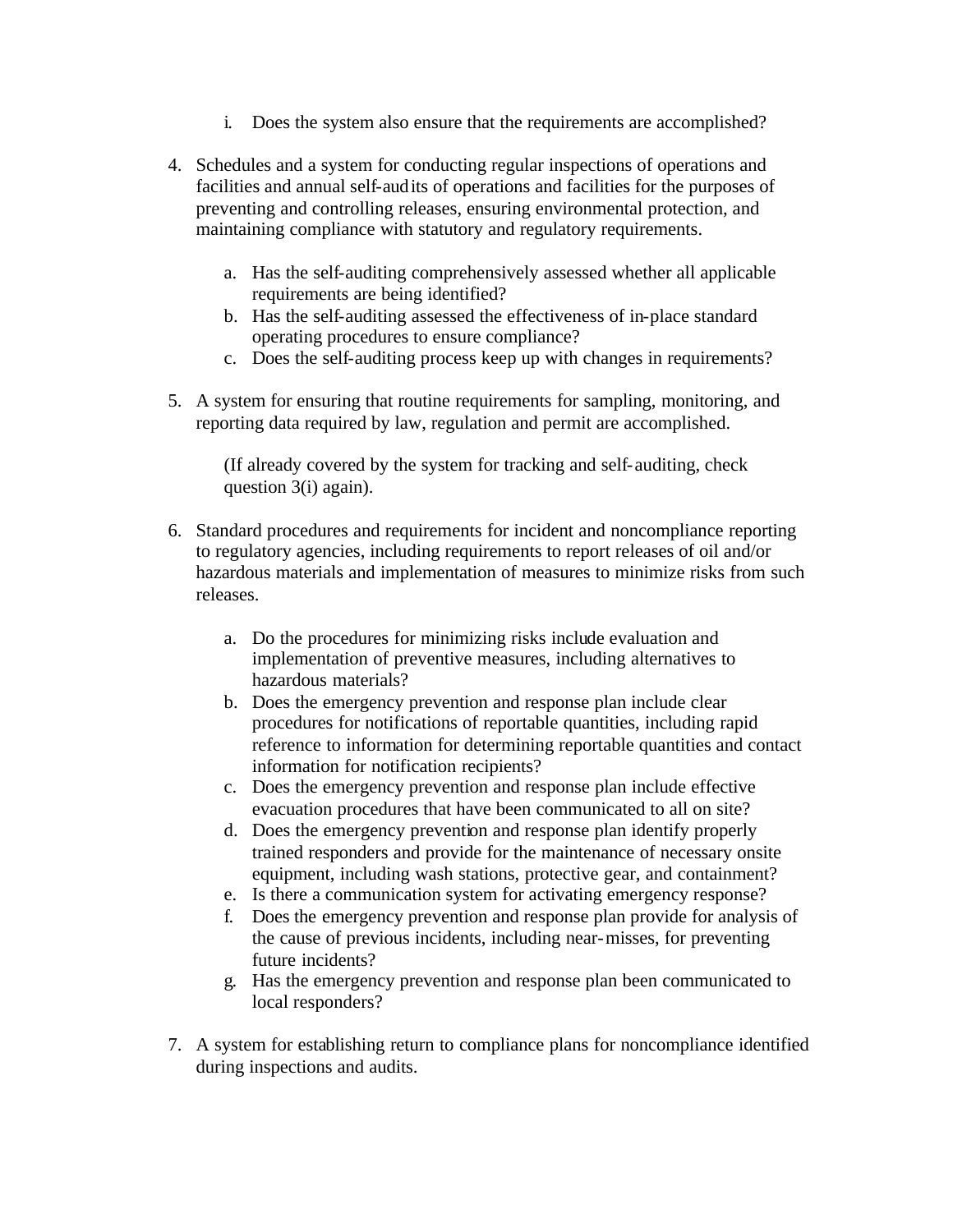- a. Does the system include analysis of the underlying cause of the noncompliance?
- b. Does the system include training to prevent the violation from recurring?
- 8. A system for the development of continuous improvement goals and results reporting that may include: recycling and the purchase of recycled products; pollution prevention; source reduction; resource conservation; energy consumption; waste minimization, renewable energy and renewable technologies.
	- a. Have goals been set for pollution prevention, including source reduction?
	- b. Have results been measured and reported to management?
	- c. Have the goals and results been reviewed periodically for continuous progress?
	- d. Have goals and results been set and progress measured and reviewed for conservation, including: water, energy, land use, and materials?
- 9. Annual compliance training for management and personnel, and initiation training for new management and personnel.
	- a. Does the training include any new operating procedures, revised to ensure compliance?
	- b. Does the training include actions for which personnel are held responsible that go beyond compliance, in furtherance of environmental performance goals set by management?
- 10. A process for an objective annual review and evaluation of the EMS and its components, including: implementation of modifications as necessary to ensure timely compliance and a commitment to continual improvement, and senior management review to ensure that goals are being achieved.
	- a. Does the review include an evaluation of the continuous improvement of environmental performance, beyond the compliance minimum, as set forth in questions 8 a-d?
	- b. Does the review include senior management assessment of the adequacy of measurement activities to determine progress towards goals?
	- c. Does the review include senior management assessment of the adequacy of the goals themselves to improve environmental performance?
- 11. Program for ongoing community outreach in the environmental aspects of regulated entity's operations and general environmental awareness.
	- a. Does the program include ensuring the public has access to all information required by law, as under right-to-know or public documents law?
	- b. Does the program ensure response to community inquiries?
	- c. Does the program inform the community of actions they can take to reduce environmental impact, when the entity's provision of products or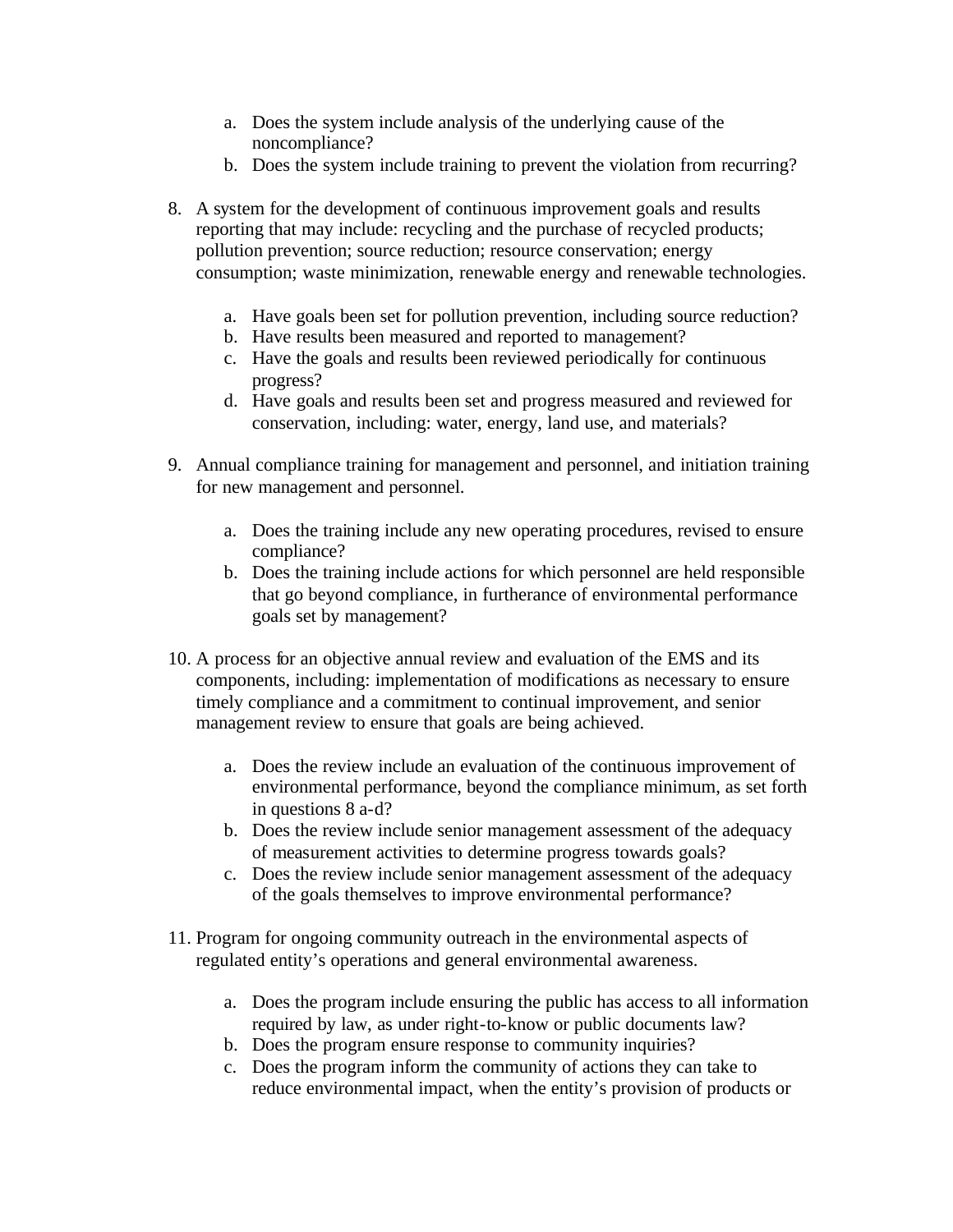services places the entity in the best position to know of and communicate this information?

- 12. Integration of the above elements into the organization's overall decision making and planning, and in particular, decisions on capital improvements, product and process design, training programs and maintenance activities.
	- a. Are product designers required to anticipate and consider environmental aspects of materials, and charged with considering safer alternatives?
	- b. Are financial officers required to assess the full costs of activities and proposals, including environmental costs subsumed under overhead, and including contingent, external, and nonquantifiable environmental costs?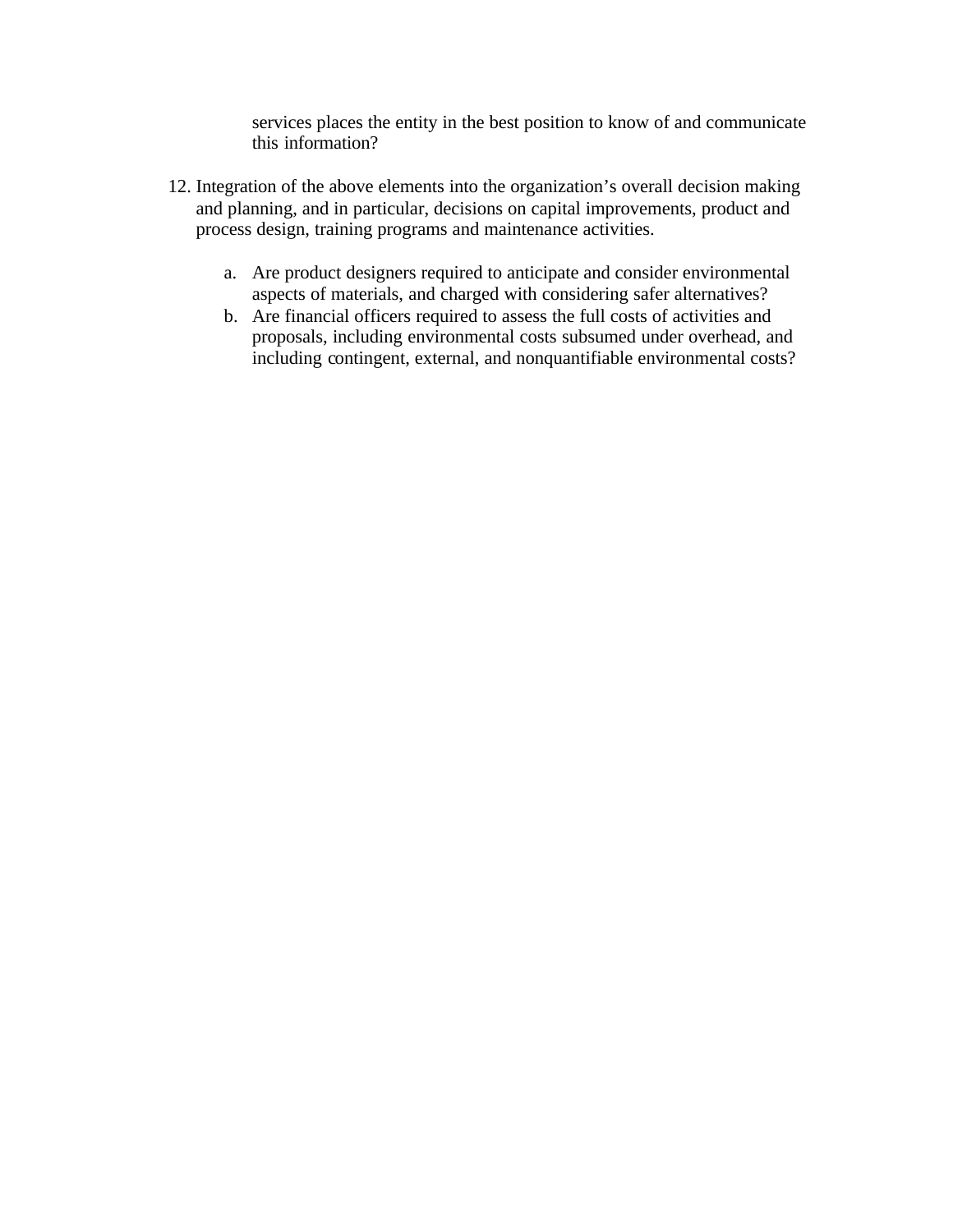# **Chapter 7. Small Business EMSs**

Small businesses may not be able to go directly to implementation of a full-scale EMS. An incremental approach to establishing the systematic approach may be best.

Technical assistance is particularly appropriate, and probably necessary, to help small businesses implement an EMS. See Chapter 11 for information on resources, which may include sample model EMSs.

Required elements can be grouped or integrated – but described in briefer fashion, to allow for greater flexibility.

### **RECOMMENDED EMS ELEMENTS FOR THE SMALL BUSINESS**

- 1) Environmental Policy (top managements unifying vision)
- 2) Identifying Environmental Aspects  $(+/-$  aspects  $\&$  significant impacts)
- 3) Legal and Other Requirements (ID and communicate requirements)
- 4) Objectives and Targets (translate purpose into action)
- 5) Environmental Management Program (responsibilities, means, timeframes)
- 6) Structure and Responsibility (aligning resources)
- 7) Training, Awareness and Competency (capacity building)
- 8) Communications (Int./Ext. flow of info)
- 9) EMS Documentation (Company manual)
- 10) Document Control (formal procedure for tracking/updating etc.)
- 11) Operational Control (Written Procedures)
- 12) Emergency Preparedness and Response
- 13) Monitoring Measurement (system performance)
- 14) Nonconformance and Corrective Action Plan (flagging and fixing)
- 15) Records (forms and records management)
- 16) EMS Auditing (periodic audits internal or third party)
- 17) Management Review (closing the loop)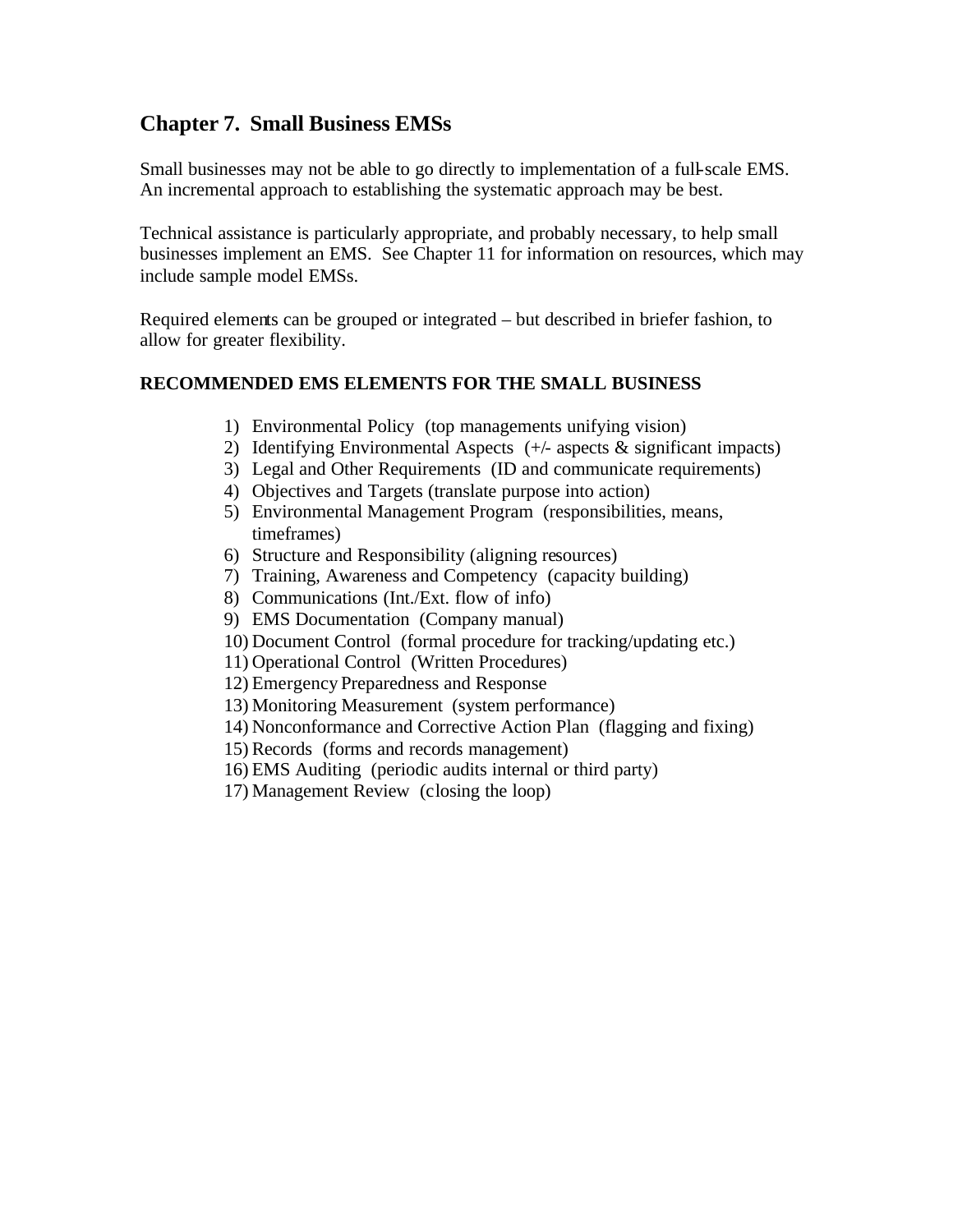A small business may need more time to fully establish an EMS. The following is a suggested time-line, but each business may have different capabilities or a different culture.

| <b>ELEMENT</b>                | <b>YEAR1</b> | <b>YEAR 2</b> | YEAR 3       | YEAR <sub>4</sub> |
|-------------------------------|--------------|---------------|--------------|-------------------|
| <b>Policy Statement</b>       | $\mathbf{X}$ |               |              |                   |
| <b>Environmental Aspects</b>  |              | $\mathbf{X}$  |              |                   |
| Legal & Other Requirements    | $\mathbf X$  |               |              |                   |
| Objectives & Targets          |              | $\mathbf{X}$  |              |                   |
| Structure & Responsibilities  | X            |               |              |                   |
| Training/Competencies         |              | X             | X            | $\mathbf X$       |
| Communications                |              |               |              | $\mathbf{X}$      |
| <b>EMS</b> Documentation      |              |               | $\mathbf X$  |                   |
| Document Control              |              |               | $\mathbf{x}$ |                   |
| <b>Operational Controls</b>   |              | X             |              |                   |
| <b>Emergency Preparedness</b> | X            |               |              |                   |
| Monitoring/Measurement        |              |               | X            |                   |
| Nonconformance Plan           |              |               | $\mathbf{X}$ |                   |
| Records                       |              |               |              | X                 |
| Auditing                      |              | X             |              | $\mathbf{X}$      |
| <b>Management Review</b>      |              |               | X            |                   |

## **SAMPLE INCREMENTAL SCHEDULE FOR SMALL BUSINESS EMS**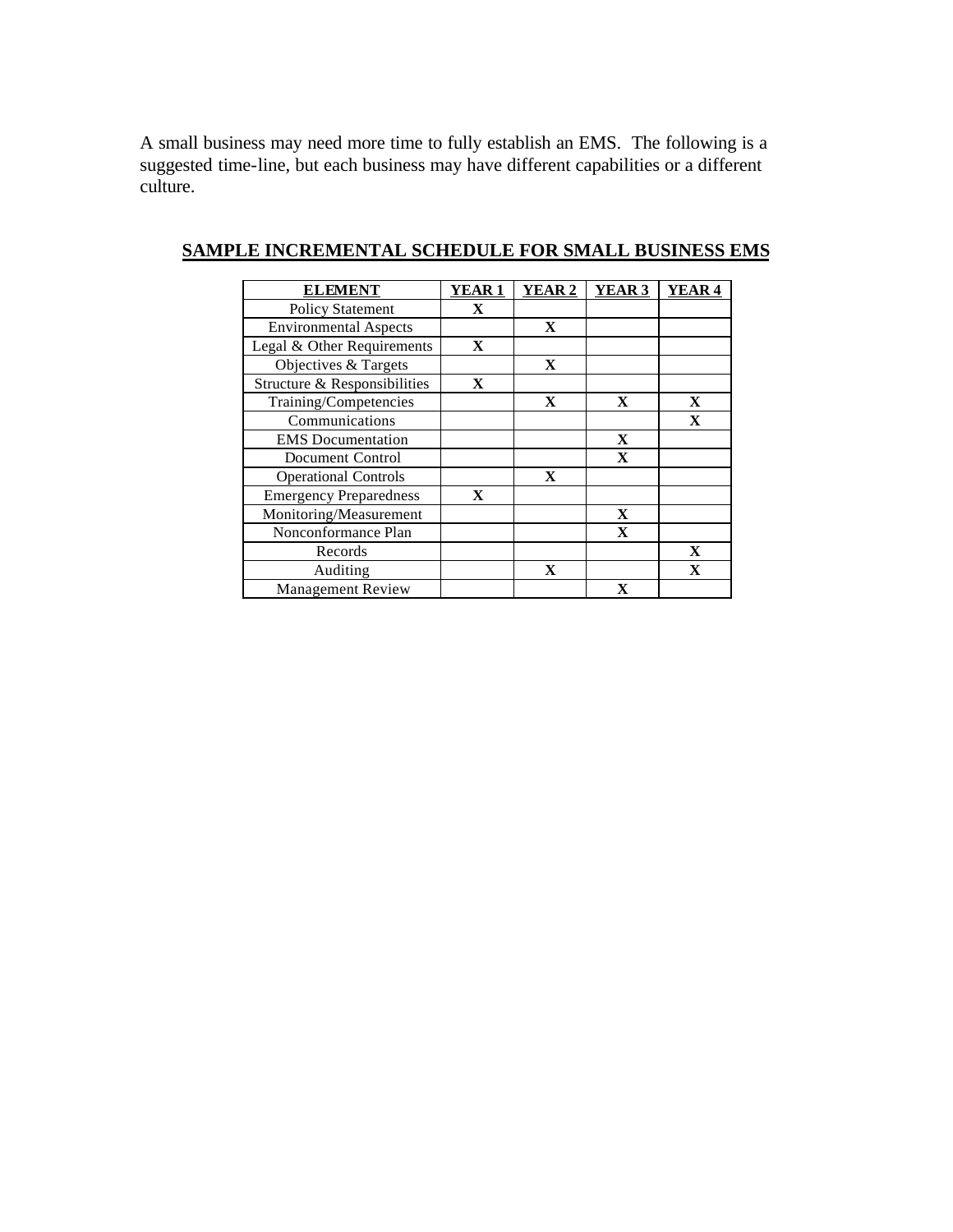### **Chapter 11. Resources on EMSs and Environmental Improvement**

**Caveat:** The internet web citations below are current as of April, 2003. They are considered examples only and the user should consult the most recent information available about a particular standard or program.

#### **1. Environmental Management System Resources**

#### **Environmental Protection Agency:**

**http://www.epa.gov/ems/**

Find tools and examples, agency EMSs, EMS principles agreed to by U.S., Canada and Mexico (Commission on Environmental Cooperation).

**Design for Environment (DFE) Guide:** *Integrated Environmental Management Systems (IEMS) Implementation Guide.* This Guide has been designed to help companies integrate environmental concerns into business decision-making using the Design for Environment Program's Integrated Environmental Management System. (The Design for the Environment Program involves voluntary partnerships with industry and other stakeholders to develop cleaner, safer alternatives to existing products and processes).

**Small and Medium-sized Enterprises Guide:** *An Implementation Guide for Small and Medium-Sized Organizations*. An Implementation Guide intended to offer a plain English, common sense guide to organizations interested in implementing an EMS, using the basic Plan-Do-Check-Act model. The revised guide includes a number of updated examples and can be used by organizations of all sizes.

#### **National Directory of EMS Technical Assistance Providers:**

http://www.sectorstar.org/taps/. Joint project of EPA, the PEER Center, and Sector Star, developed by Global Environment and Technology Foundation.

**Sector Star:** http://www.sectorstar.org/. "Online portal for environmental excellence."

#### **MA State Sustainability Program:**

http://www.mass.gov/envir/sustainable/default.htm**.** Executive Order 438 establishes a state sustainability program. Website contains details on existing sustainability activities at state facilities, resources for state agencies, links to useful sites, and contact information for a number of related state programs.

**ISO14000:** http://www.iso.ch/iso/en/ISOOnline.frontpage http://www.quality.co.uk/iso14000.htm

**EPA** pilot program for Colleges and Universities: http://www.epa.gov/region01/steward/univ/pilotproject.html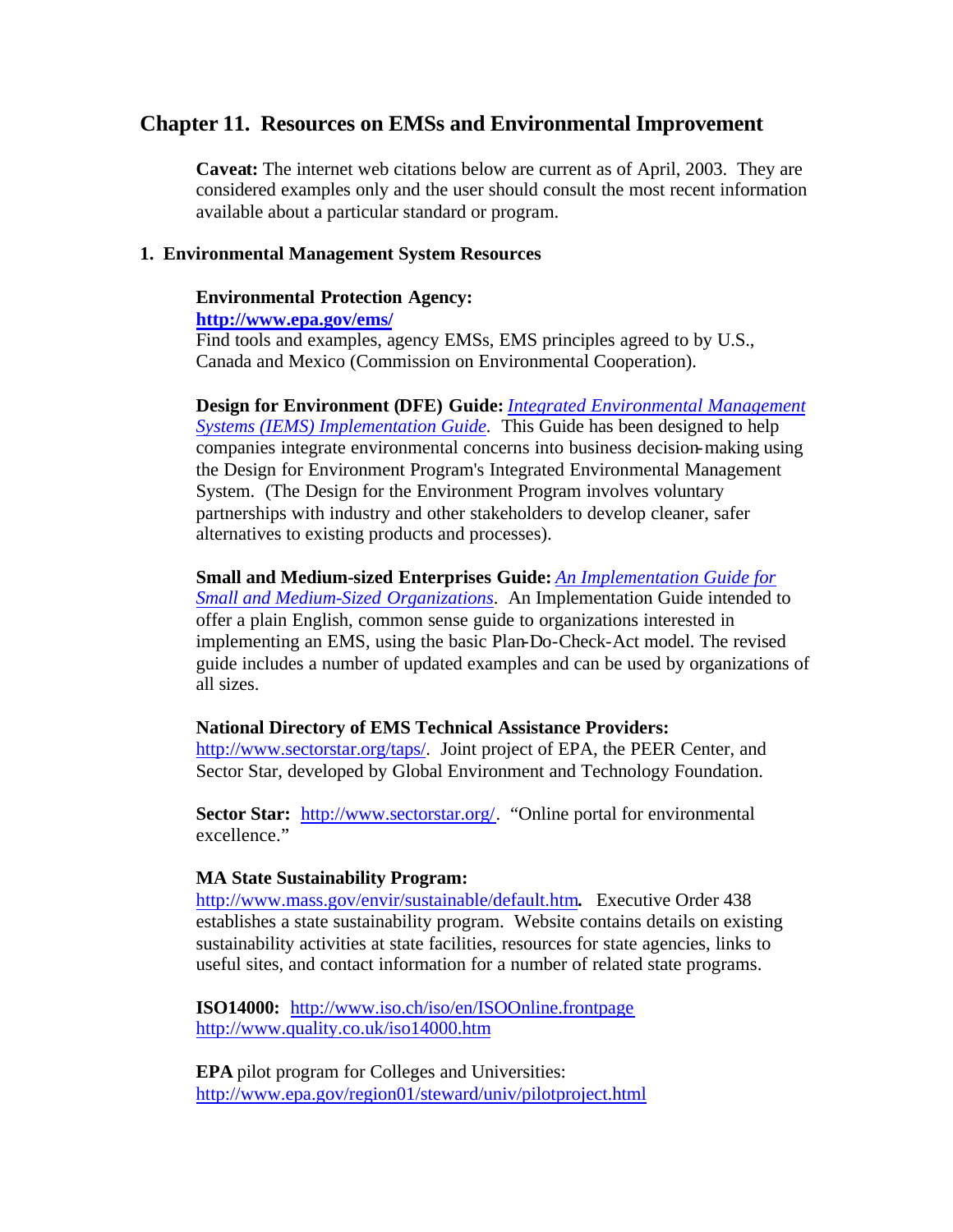**Public Entity** Environmental Management System Resource Center: http://www.peercenter.net/. Specially dedicated to assisting public agencies in implementing EMSs.

**Research** Triangle Institute EMS Plus: http://ems.rti.org

**Waltham** Public Schools EMS: http://www.city.waltham.ma.us/SCHOOL/WebPAge/EMS/EM.htm

**EMAS** – Eco-Management and Audit Scheme http://europa.eu.int/comm/environment/emas/

**MADEP** - EMS in Enforcement http://www.mass.gov/dep/enf/enforce.htm - policies

**OTA – EMS Guide** http://www.mass.gov/ota/support/EMSguidance.pdf

**Pollution Prevention Pays EMS resources:** http://www.p2pays.org/iso/. North Carolina's P2-oriented EMS program.

**Green Plans:** http://www.rri.org/. Resource Renewal Institute's green plan examples include life-cycle approaches.

**Global Reporting Initiative:** http://www.globalreporting.org/. GRI's common framework for corporate reporting on sustainability provides a context for planning EMSs that advance towards ever higher quality.

**Environmental Management Accounting:** http://www.info@emawebsite.org/. Primary international site for EMA, the management accounting system consistent with EMS establishment.

**Multi-State Working Group on EMS:** http://www.iwrc.org/mswg/. Stay up to date on latest EMS developments. Coordinates regulatory officials working on EMS matters.

#### **2. Government Recognition Programs for Environmental Performance:**

**Massachusetts Environmental Stewardship Program:** http://www.mass.gov/ota/SUPPORT/MESP.htm

**EPA** Performance Track: http://www.epa.gov/performancetrack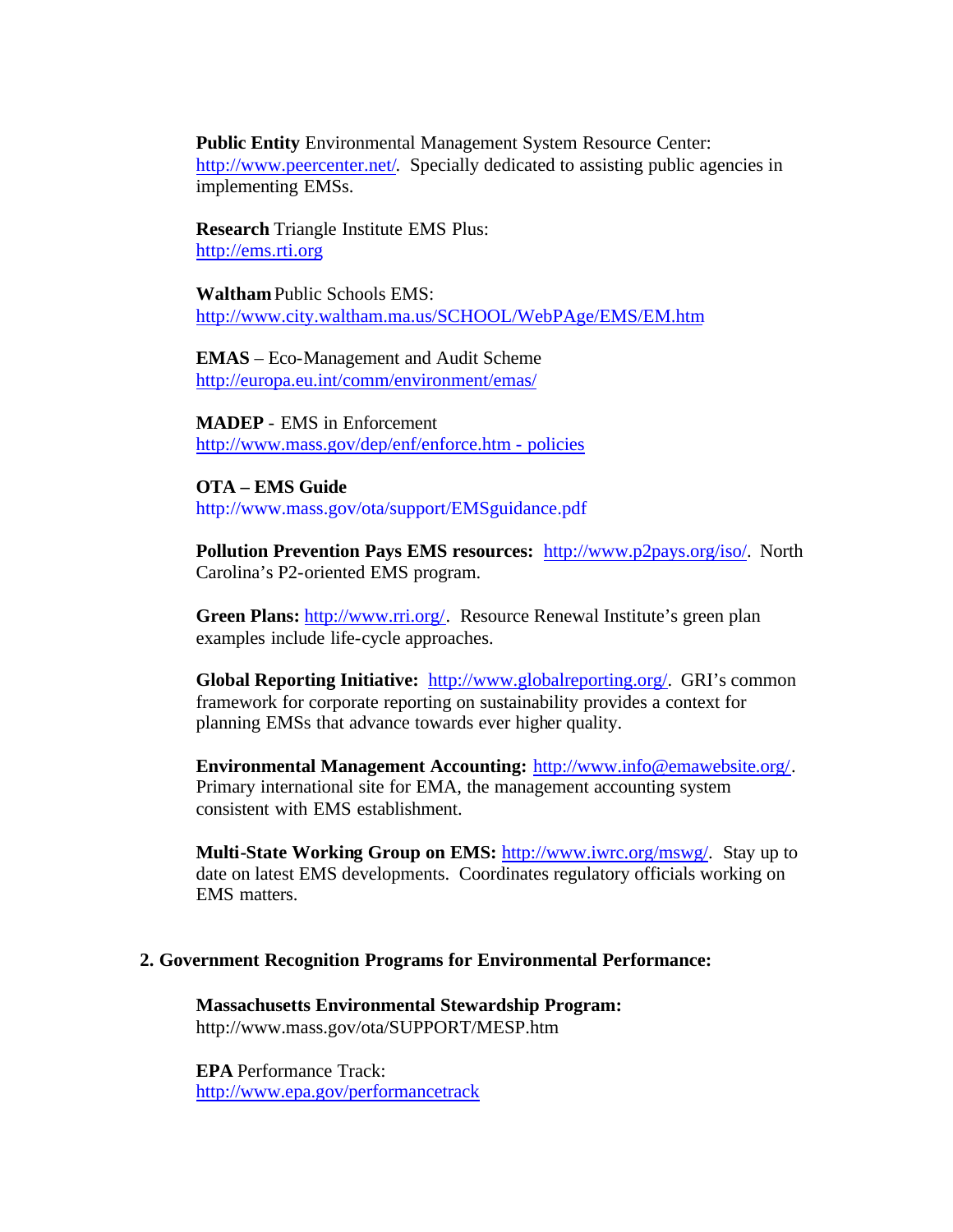**New Jersey** Silver and Gold Track: http://www.state.nj.us/dep/opppc/silver.html

Clean **Texas** Program: http://www.tnrcc.state.tx.us/exec/sbea/cleantx/index.html

#### **3. Compliance and Pollution Prevention Assistance Resources**

### **MA Office of Technical Assistance for Toxics Use Reduction:**

http://www.mass.gov/ota/ota.htm

Resources available on the web, but OTA is available for assistance in Massachusetts over the phone or by onsite visit.

#### **Toxic Use Reduction Institute** P2 Gems:

http://www.p2gems.org/ Portal to hundreds of web resources on Pollution Prevention.

#### **EPA's Compliance Assistance Centers**:

http://www.epa.gov/compliance/assistance/index.html

These "virtual" centers promote links between the small business community and their technical and regulatory providers. Through pla in-English guides, consolidated checklists and other tools, compliance assistance centers seek to minimize waste production and maximize environmental performance.

#### **Metal Finishing:** National Metal Finishing Resource Center

Provides comprehensive environmental compliance, technical assistance, and pollution prevention information to the metal finishing industry.

**Printers:** Printers' National Environmental Assistance Center Offers training, state regulatory compliance guides, and two e-mail discussion groups on technical and regulatory issues.

**Automotive:** Automotive Compliance Information Assistance Center Helps the automotive service and repair community identify flexible, common sense ways to comply with environmental requirements

#### **Agriculture:**

http://www.epa.gov/compliance/assistance/sectors/agriculture.html

Offers comprehensive easy-to-understand information on environmentally protective and agriculturally sound approaches to compliance.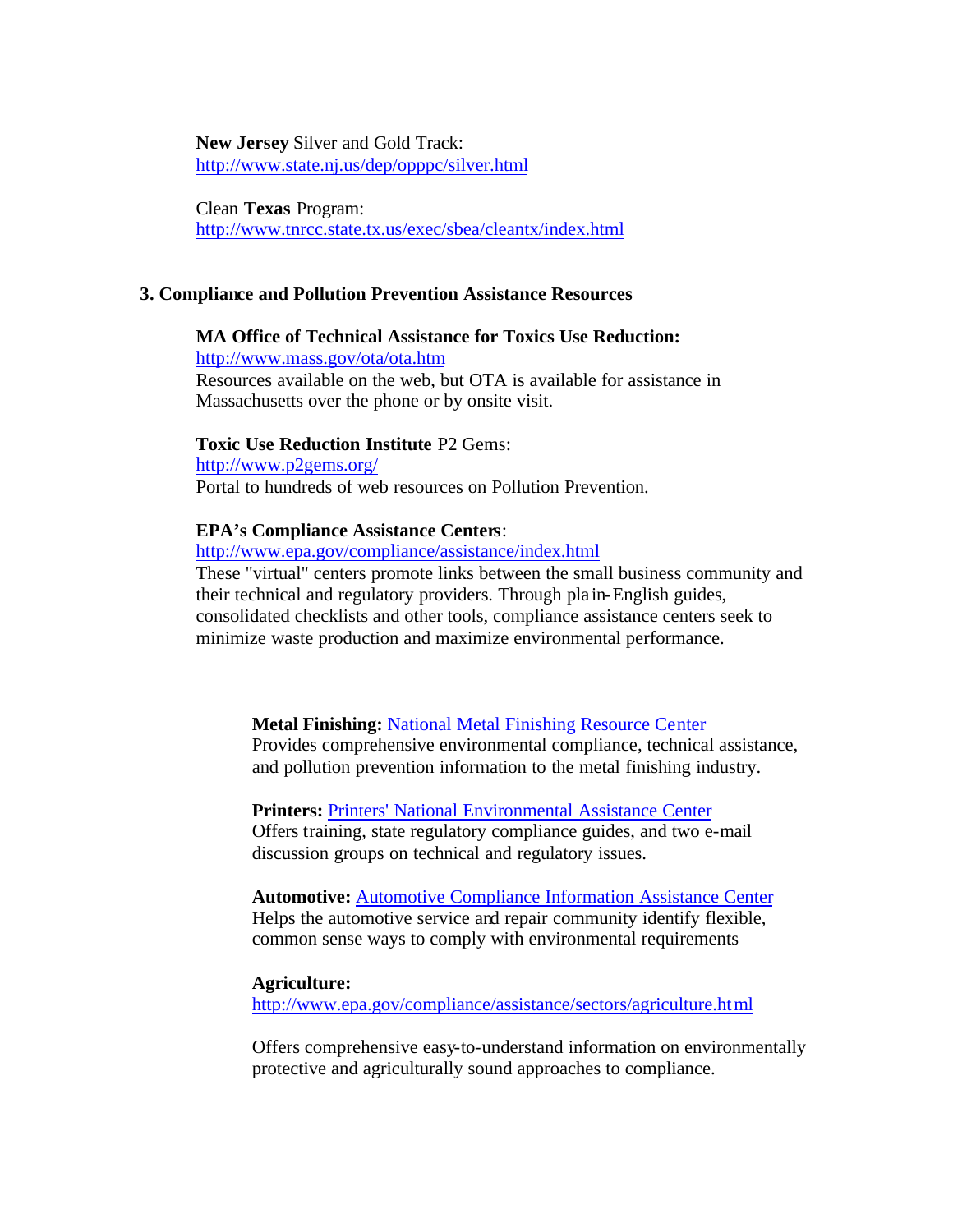**Paint and Coatings: http://www.paintcenter.org/. Provides regulatory** compliance and pollution prevention information to organic coating facilities, industry vendors and suppliers, and others.

#### **Chemicals**:

http://www.epa.gov/compliance/assistance/sectors/chemical.html and ChemAlliance. Directs chemical manufacturers to information resources and plain-language compliance assistance material.

#### **Local Government Environmental Assistance Network:** Local Government Environmental Assistance Network

Serves as a "first-stop-shop" by providing environmental management, planning, and regulatory information for local government officials, managers,and staff.

### **Transportation:** Transportation Environmental Resource Center

Provides compliance assistance information for each mode of transportation - air, shipping and barging, rail, and trucking.

#### **Electronics:** Printed Wiring Board Resource Center

Provides regulatory compliance and pollution prevention information to printed wiring board manufacturers, industry vendors and suppliers, and others.

### **Design for the Environment:** DOE's Design for the Environment

The Pollution Prevention by Design project developed an integrated set of tools to help engineers, designers, and planners incorporate pollution prevention (P2) strategies into the design stage of new products, processes, and facilities.

#### **National Pollution Prevention Roundtable:** http://www.p2.org/

The largest membership organization in the United States devoted solely to pollution prevention (P2). The Roundtable's mission is to provide a national forum for promoting the development, implementation, and evaluation of efforts to avoid, eliminate, or reduce pollution at the source.

#### **North East Waste Management Officials Association:** Northeast Waste Management Officials' Association (NEWMOA)

A nonprofit, nonpartisan interstate association for the hazardous waste, solid waste, waste site cleanup and pollution prevention program directors for the environmental agencies in Connecticut, Maine, Massachusetts, New Hampshire, New York, Rhode Island, and Vermont. NEWMOA has developed many tools useful for pollution prevention implementation and compliance assistance.

### **Pollution Prevention Resource Exchange (P2RX):** Pollution Prevention Resource Exchange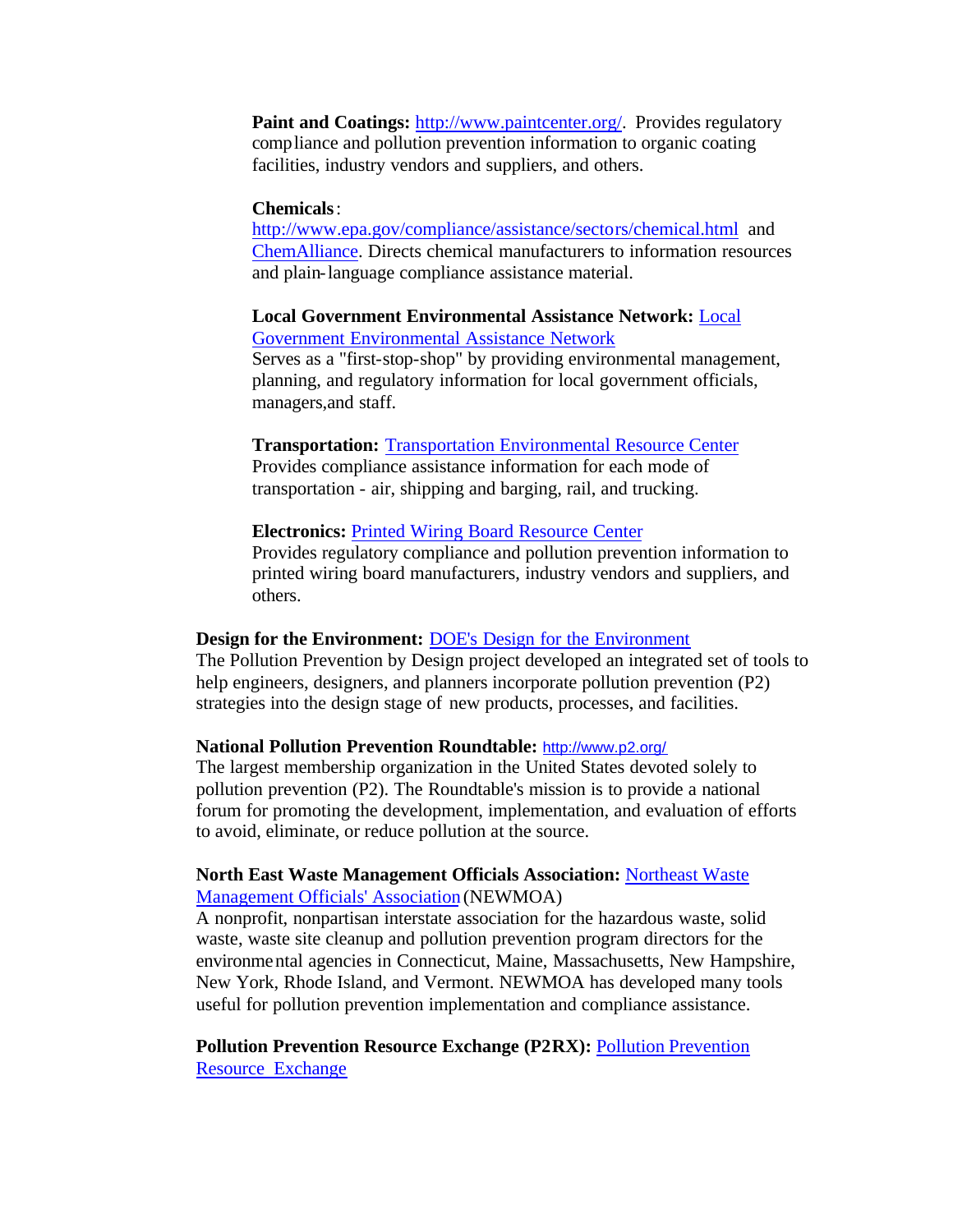Portal to nine regional pollution prevention centers that offer a variety of resources, including information for specific industry sectors, training, libraries, referrals and research.

**Industrial** Environmental Performance Metrics: http://www.nap.edu/books/030906242X/html/ An overview of metrics developed for various industries.

### **Access to All State P2 Programs:**

http://www.epa.gov/oppt/p2home/resources/statep2.htm States have made numerous reports and tools available on the web, typically developing expertise related to the industry located in the state.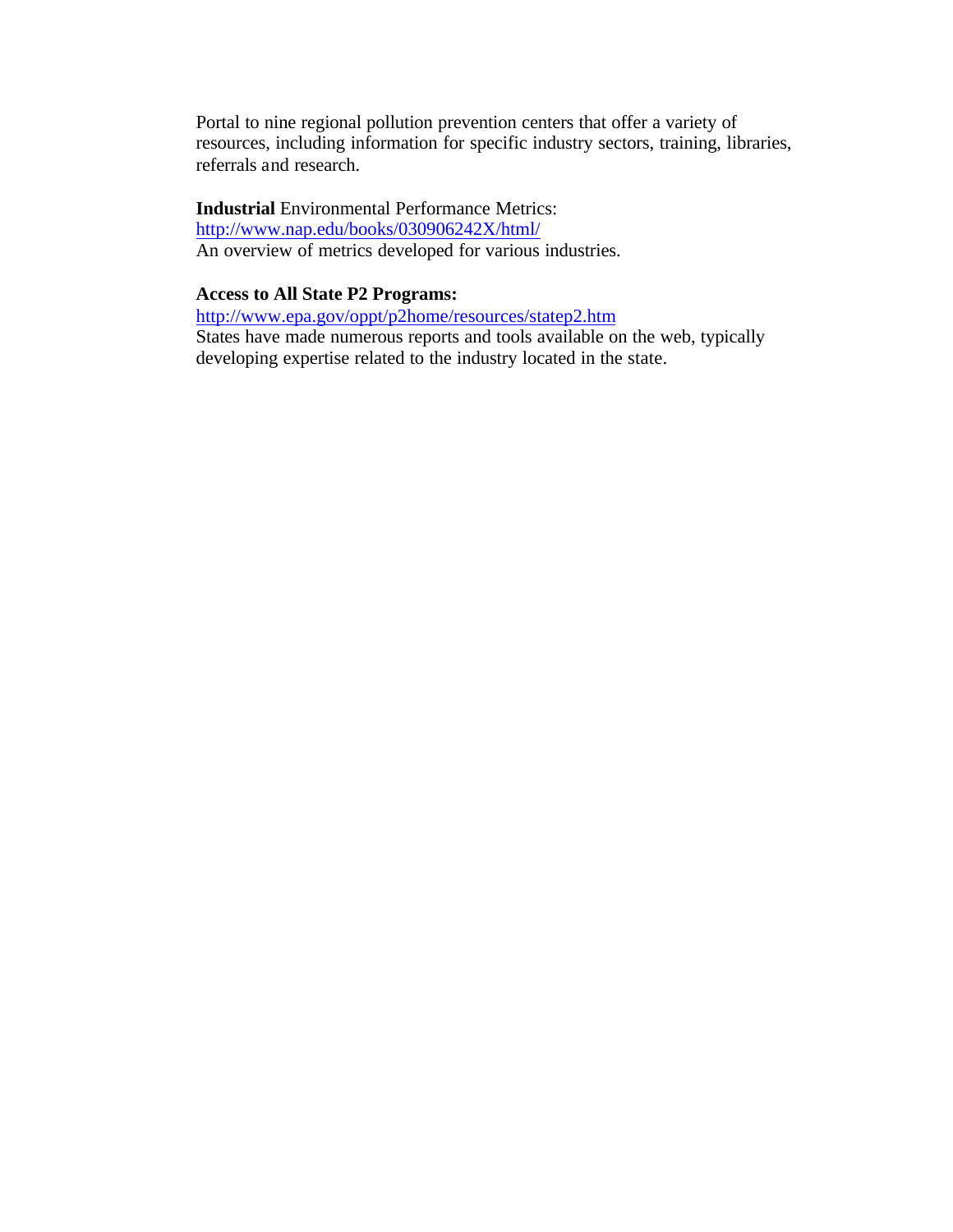# **CONSENT ORDERS WITH EMS COMPONENTS**<sup>1</sup>

| <b>NAME AND</b><br><b>REGION</b>               | <b>SECTOR</b>                                                                          | <b>TOWN</b> | TYPE-<br><b>ENFORCEMENT</b><br><b>NUMBER</b> | <b>DEP</b><br><b>LEAD</b> | <b>DATE</b><br><b>ISSUED</b>       |
|------------------------------------------------|----------------------------------------------------------------------------------------|-------------|----------------------------------------------|---------------------------|------------------------------------|
| <b>CENTRAL REGION</b>                          |                                                                                        |             |                                              |                           |                                    |
| ALPHAGARY CORP.                                |                                                                                        | Leominster  | ACOP-CE-98-9016-<br>27AB                     | <b>BWP</b>                | 06/29/98                           |
| <b>AMERICAN POLYMERS</b><br>INC.               | LQG-hazardous waste,<br>SQG-waste oil                                                  | Oxford      | ACOP-CE-00-9037-27A                          | <b>BWP</b>                | 01/03/01                           |
| <b>ATHOL TABLE</b><br><b>MANUFACTURING</b>     | Wood Furniture<br>Manufacturing                                                        | Athol       | ACO-CE-02-7002                               | <b>BWP-Air</b>            | 05/02/02                           |
| <b>BAY</b><br>STATE/STERLING/TYROLIT<br>INC.   | <b>Abrasive Grinding</b><br><b>Wheels Manufacturing</b>                                | Westborough | CIVIL-CE-98-2471G                            | BWP-21C                   | 05/14/98                           |
| <b>CHASE WALTON</b><br><b>ELASTOMERS</b>       | <b>Commercial Silicone</b><br><b>Rubber Manufacturing</b>                              | Hudson      | ACOP-CE-03-9015-27-<br><b>EMS</b>            | <b>BWP</b>                | 04/16/03                           |
| GIBBS OIL CO.                                  | <b>Gas Station</b>                                                                     | Various     | ACOP-CE-99-9029-27                           | <b>BWP</b>                | 03/29/00                           |
| <b>GITTO GLOBAL</b><br><b>CORPORATION</b>      | Polyvinylchloride<br>(PVC) Manufacturing                                               | Lunenburg   | CIVIL-CE-00-4151H-<br><b>SEP/EMS</b>         | <b>BWP-SW</b>             | 01/16/04                           |
| <b>LANTOR INC.</b>                             | Emits Volatile Organic<br>Compounds and<br><b>Combustion-Related</b><br>Air Pollutants | Bellingham  | ACOP-CE-00-9042-27                           | <b>BWP</b>                | 12/29/00<br><b>STP</b><br>06/06/02 |
| <b>MASS HOSPITAL-U MASS</b><br><b>MEMORIAL</b> | Medical-Charitable<br>Corporation                                                      | Worcester   | ACOP-CE-01-9008-27A                          | <b>BWP</b>                | 04/02/01                           |

<sup>1</sup> \*NOTE: Some of these cases include requirements to implement elements of an EMS, but would not fully meet EMS definition in DEP's 2001 Policy.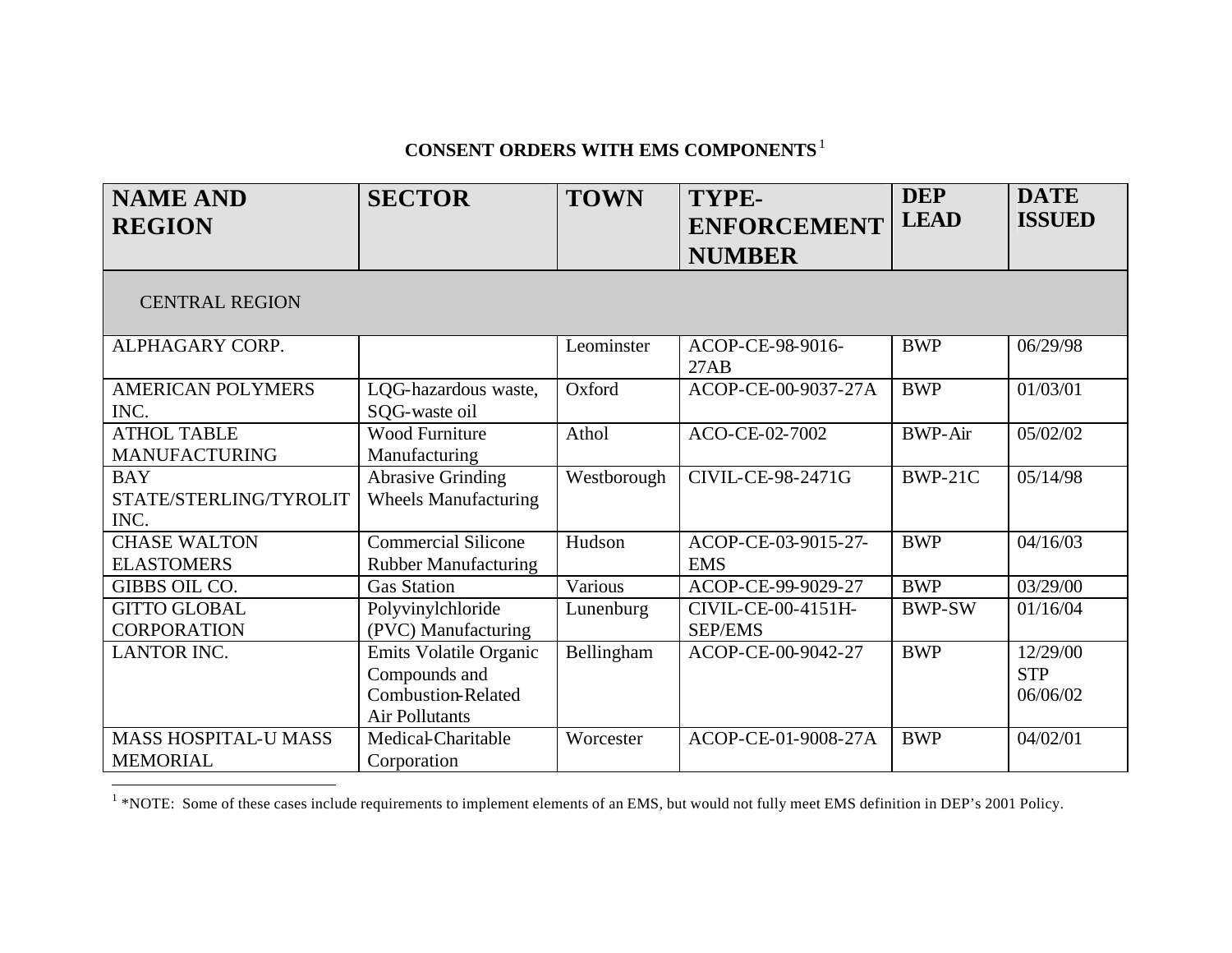| <b>NAME AND</b>             | <b>SECTOR</b>                 | <b>TOWN</b>      | TYPE-                      | <b>DEP</b>             | <b>DATE</b>   |
|-----------------------------|-------------------------------|------------------|----------------------------|------------------------|---------------|
| <b>REGION</b>               |                               |                  | <b>ENFORCEMENT</b>         | <b>LEAD</b>            | <b>ISSUED</b> |
|                             |                               |                  | <b>NUMBER</b>              |                        |               |
| NORTON COMPANY $+ ST.$      | Abrasives                     | Northborough     | CIVIL-CE-97-3523E-         | Civil                  | 07/02/97      |
| <b>GOBAINS</b>              | Manufacturing                 |                  | <b>EMS</b>                 |                        |               |
| <b>GITTO GLOBAL</b>         | Polyvinylchloride             | Lunenburg        | CIVIL-CE-00-4151H-         | <b>BWP-SW</b>          | 01/16/04      |
| <b>CORPORATION</b>          | (PVC) Manufacturing           |                  | <b>SEP/EMS</b>             |                        |               |
| <b>LANTOR INC.</b>          | Emits Volatile Organic        | Bellingham       | ACOP-CE-00-9042-27         | <b>BWP</b>             | 12/29/00      |
|                             | Compounds and                 |                  |                            |                        | <b>STP</b>    |
|                             | <b>Combustion-Related</b>     |                  |                            |                        | 06/06/02      |
|                             | <b>Air Pollutants</b>         |                  |                            |                        |               |
| <b>MASS HOSPITAL-U MASS</b> | Medical-Charitable            | Worcester        | ACOP-CE-01-9008-27A        | <b>BWP</b>             | 04/02/01      |
| <b>MEMORIAL</b>             | Corporation                   |                  |                            |                        |               |
| NORTON COMPANY $+ ST$ .     | Abrasives                     | Northborough     | CIVIL-CE-97-3523E-         | Civil                  | 07/02/97      |
| <b>GOBAINS</b>              | Manufacturing                 |                  | <b>EMS</b>                 |                        |               |
|                             |                               |                  |                            |                        |               |
| NORTHEAST REGION            |                               |                  |                            |                        |               |
|                             |                               |                  |                            |                        |               |
| INTELLISENSE/CORNING        | Microelectromechanical        | Wilmington       | ACOP-NE-02-9006-27-        | <b>BWP</b>             | 05/24/02      |
|                             | <b>Devices Manufacturing</b>  |                  | <b>SEP EMS</b>             |                        |               |
|                             | for                           |                  |                            |                        |               |
|                             | Telecommunications            |                  |                            |                        |               |
|                             | Industry                      |                  |                            |                        |               |
| <b>MBTA</b>                 | Transportation                | Readville        | <b>CIVIL-NE-01-4492E</b>   | Civil                  | 02/23/04      |
| MCI WORLD COM               | <b>Installation of Diesel</b> | <b>Billerica</b> | <b>ACOP-NE-01-7001-EMS</b> | $\overline{BWP} - Air$ | 06/21/01      |
|                             | Generators                    |                  |                            |                        |               |
|                             | Telecommunications            |                  |                            |                        |               |
| <b>MERRILL</b>              | Commercial                    | Everett          | ACOP-NE-00-7004            | $BWP - Air$            | 06/07/00      |
| <b>COMMUNICATIONS</b>       | Lithographic Printing         |                  |                            |                        |               |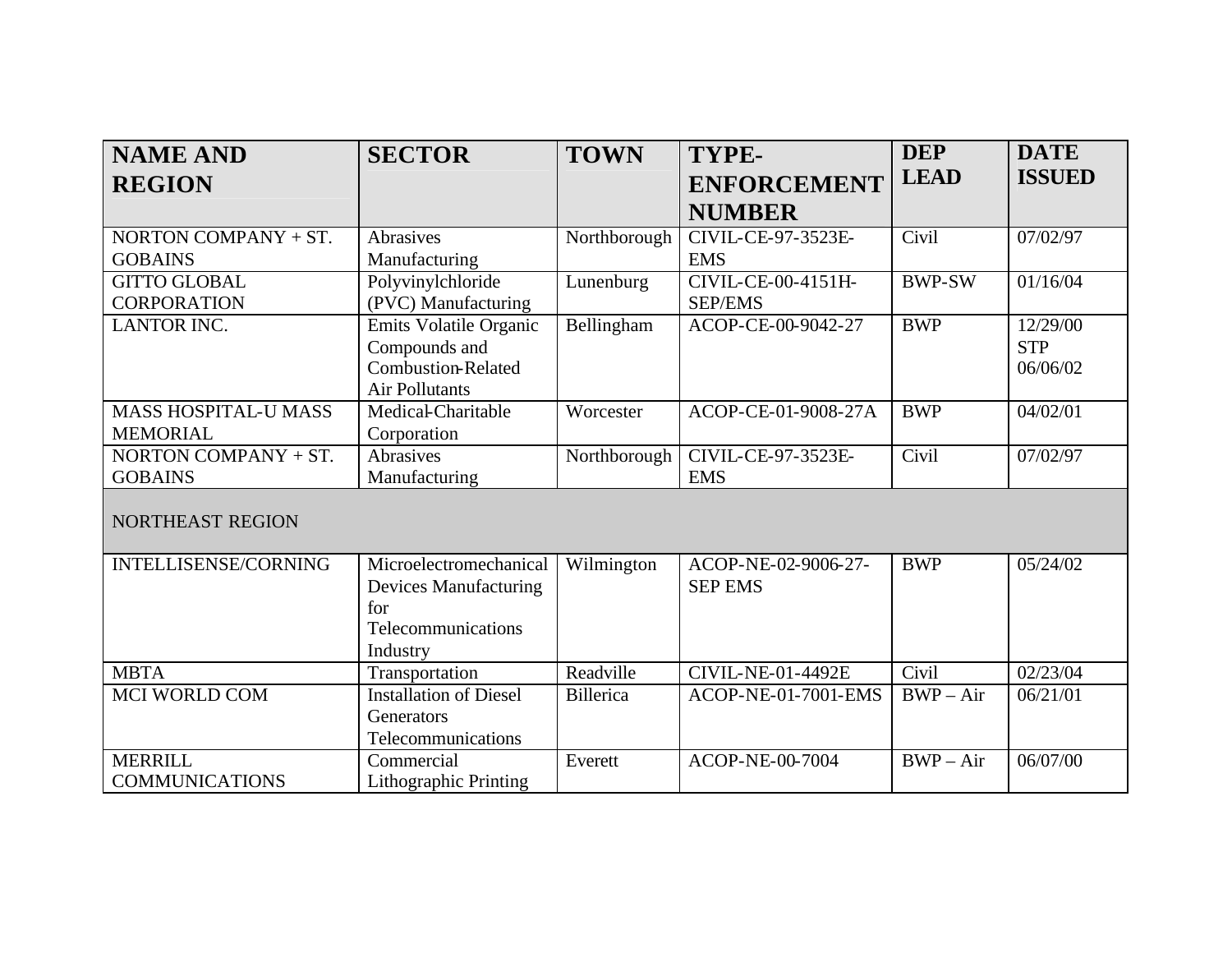| <b>NAME AND</b>              | <b>SECTOR</b>                 | <b>TOWN</b> | TYPE-               | <b>DEP</b>  | <b>DATE</b>   |
|------------------------------|-------------------------------|-------------|---------------------|-------------|---------------|
| <b>REGION</b>                |                               |             | <b>ENFORCEMENT</b>  | <b>LEAD</b> | <b>ISSUED</b> |
|                              |                               |             | <b>NUMBER</b>       |             |               |
| PEABODY MUNICIPAL            | <b>Electrical Company</b>     | Peabody     | ACOP-NE-04-9001-2-  | <b>BWP</b>  | 03/31/04      |
| <b>LIGHT</b>                 |                               |             | <b>EMS-SEP</b>      |             |               |
| PENSKE (STATEWIDE)           | <b>Auto Service Center</b>    | Various     | ACOP-NE-97-9008-2   | <b>BWP</b>  | 11/10/97      |
|                              |                               |             |                     |             | <b>STP</b>    |
|                              |                               |             |                     |             | 04/12/00      |
| SARNIFIL, INC                | <b>Roofing Material</b>       | Canton      | ACOP-NE-01-7005-EMS | $BWP - Air$ | 07/10/01      |
|                              | Manufacturing                 |             |                     |             |               |
| <b>SUNOCO (STATEWIDE)</b>    | <b>Gas Station</b>            | Various     | ACOP-NE-99-9014-27  | <b>BWP</b>  | 01/20/00      |
|                              |                               |             |                     |             | <b>STP</b>    |
|                              |                               |             |                     |             | 03/23/00      |
| WALTHAM, CITY OF             | Municipal                     | Waltham     | CIVIL-NE-99-2080-E- | Civil       | 05/12/99      |
|                              |                               |             | <b>EMS</b>          |             |               |
|                              |                               |             |                     |             |               |
| <b>SOUTHEAST REGION</b>      |                               |             |                     |             |               |
|                              |                               |             |                     |             |               |
| <b>CHRISTIES OF CAPE COD</b> | <b>Gas Station</b>            | Various     | ACOP-SE-00-9008-7-  | <b>BWP</b>  | 10/18/00      |
|                              |                               |             | <b>EMS</b>          |             | <b>EMS</b>    |
|                              |                               |             |                     |             | 12/18/00      |
| <b>CHRISTIES MARKET INC.</b> | <b>Gas Station</b>            | Various     | ACOP-SE-00-9007-27  | <b>BWP</b>  | 10/18/00      |
| $(7-11$ STORES)              |                               |             |                     |             | <b>EMS</b>    |
|                              |                               |             |                     |             | 12/18/00      |
|                              |                               |             |                     | $BWP - Air$ |               |
| <b>COURIER STOUGHTON INC</b> | <b>Offset Lithograph Book</b> | Stoughton   | ACOP-SE-01-7002-EMS |             | 09/28/01      |
|                              | Printing                      |             |                     |             |               |
| FIBERSPAR CORP.              | Spoolable Pipe                | Wareham     | ACOP-SE-01-9005-7-  | <b>BWP</b>  | 08/09/01      |
|                              | Manufacturing                 |             | <b>EMS</b>          |             |               |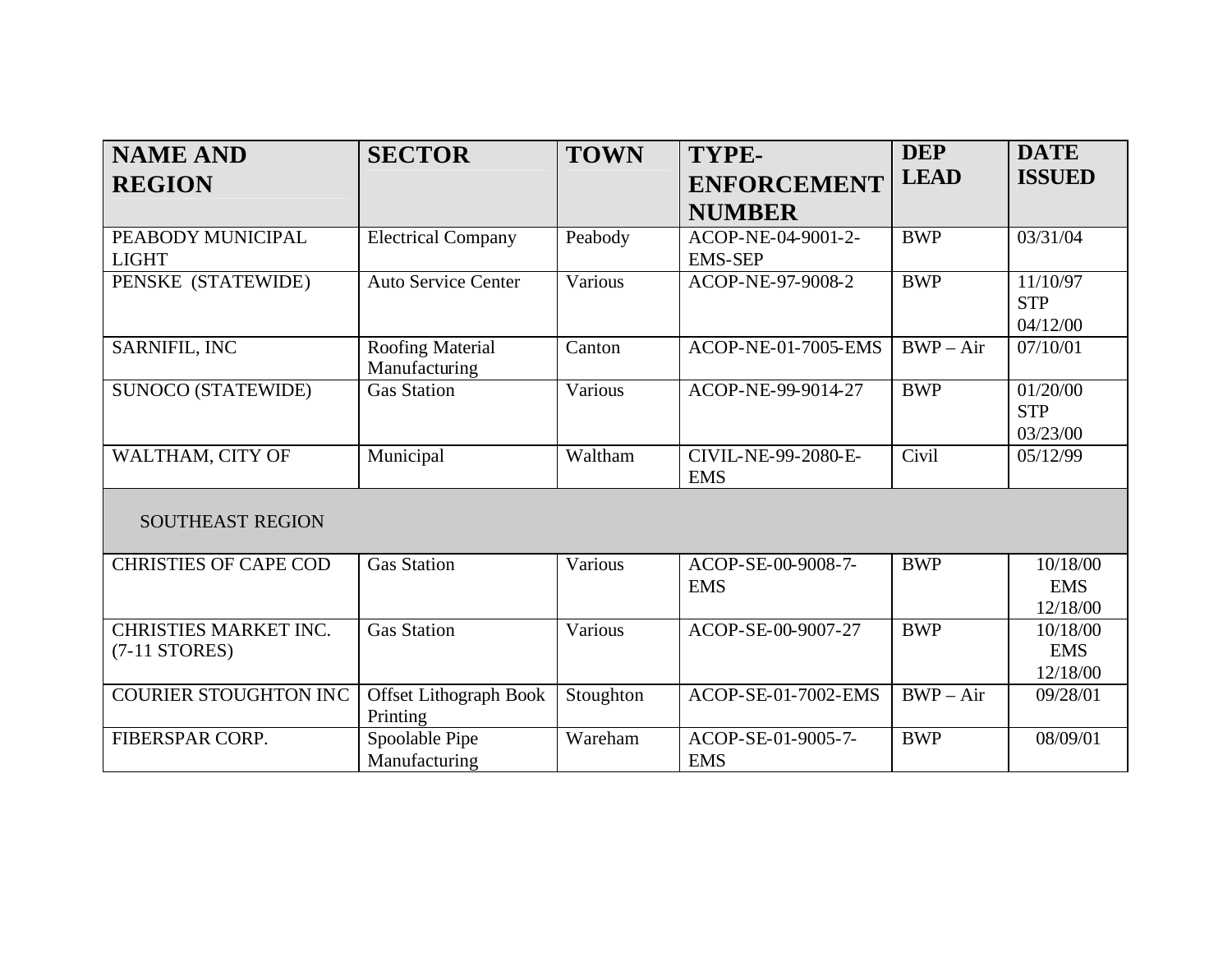| <b>NAME AND</b>             | <b>SECTOR</b>            | <b>TOWN</b>  | TYPE-                      | <b>DEP</b>      | <b>DATE</b>   |
|-----------------------------|--------------------------|--------------|----------------------------|-----------------|---------------|
| <b>REGION</b>               |                          |              | <b>ENFORCEMENT</b>         | <b>LEAD</b>     | <b>ISSUED</b> |
|                             |                          |              | <b>NUMBER</b>              |                 |               |
| NORTHEAST CONCRETE          | <b>Concrete Products</b> |              | ACOP-SE-00-R011-           | <b>BWP-21C-</b> | 12/21/01      |
| <b>PRODUCTS</b>             | Manufacturing            |              | 23P467A-SEP                | <b>REACT</b>    |               |
| <b>ROTONDO PRECAST</b>      | Concrete processing      | Rehoboth     | ACOP-SE-00-R001-           | <b>BWP-21C-</b> | 03/01/01      |
|                             |                          |              | 2467A-SEP                  | <b>REACT</b>    |               |
| <b>STAR ENTERPRISE</b>      | <b>Gas Station</b>       | Various      | <b>ACOP-SE-01-7001-EMS</b> | <b>BWP-Air</b>  | 04/06/01      |
| (MOTIVA)                    |                          |              |                            |                 |               |
| STOUGHTON STEEL CO          | Metal Fabrication for    | Hanover      | ACOP-SE-02-9004-7-         | <b>BWP</b>      | 07/23/02      |
|                             | construction industry    |              | <b>EMS</b>                 |                 |               |
| <b>TEKNOR APEX</b>          | Polymer processing and   | Attleboro    | ACOP-SE-00-3P003           | <b>BWSC</b>     | 07/11/00      |
|                             | plasticizer              |              |                            |                 |               |
|                             | manufacturing            |              |                            |                 |               |
| <b>WESTERN REGION</b>       |                          |              |                            |                 |               |
| <b>ADAMS FIRE DISTRICT</b>  | Municipal                | <b>Adams</b> | ACOP-WE-01-6006-           | <b>BRP-Wet</b>  | 12/03/02      |
|                             |                          |              | <b>EMS</b>                 |                 |               |
| <b>ANTHONY'S AUTO SALES</b> | VSQG of hazardous        | Pittsfield   | ACOP-WE-02-9003-2          | <b>BWP</b>      | 12/20/02      |
|                             | waste and waste oil      |              | <b>EMS</b>                 |                 |               |
| <b>AUTOZONE (ADAP)</b>      | Auto Repair              | Various      | ACOP-WE-00-9009-2          | <b>BWP</b>      | 10/02/00      |
| <b>ARMSTRONG/BLUM</b>       | <b>Saw Blades</b>        | Agawam       | ACOP-WE-01-9001-27-        | <b>BWP</b>      | 08/30/01      |
|                             | Manufacturing            |              | <b>EMS</b>                 |                 |               |
| <b>BALISE MOTOR SALES</b>   | <b>Auto Dealer</b>       | West         | ACOP-WE-04-9004-27-        | <b>BWP</b>      | 02/24/04      |
| <b>COMPANY</b>              |                          | Springfield  | <b>EMS</b>                 |                 |               |
| <b>B&amp;M RAILROAD</b>     | Transportation           | Northfield   | ACOP-WE-02-4005-STP        | <b>BWP-SW</b>   | 08/07/02      |
| <b>CORPORATION</b>          |                          |              |                            |                 |               |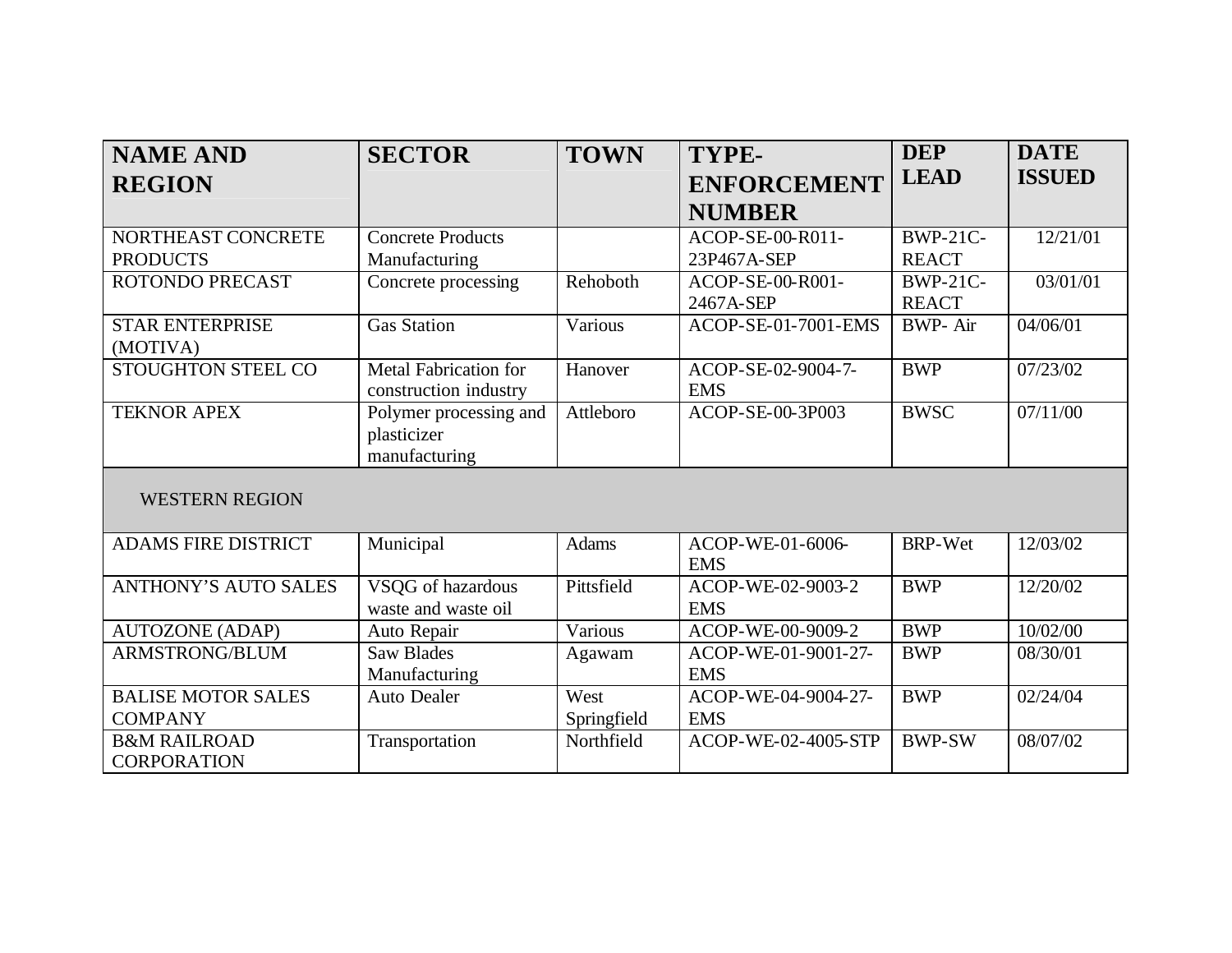| <b>NAME AND</b>                  | <b>SECTOR</b>              | <b>TOWN</b>  | TYPE-               | <b>DEP</b>       | <b>DATE</b>   |
|----------------------------------|----------------------------|--------------|---------------------|------------------|---------------|
| <b>REGION</b>                    |                            |              | <b>ENFORCEMENT</b>  | <b>LEAD</b>      | <b>ISSUED</b> |
|                                  |                            |              | <b>NUMBER</b>       |                  |               |
| <b>CHICOPEE LANDFILL/</b>        | Municipal; Solid Waste     | Chicopee     | ACOP-WE-01-4001-A-  | <b>BWP-SW</b>    | 04/19/01      |
| <b>CONNECTICUT VALLEY</b>        | Management                 |              | <b>EMS</b>          |                  |               |
| <b>SANITARY WASTE</b>            |                            |              |                     |                  |               |
| <b>DISPOSAL</b>                  |                            |              |                     |                  |               |
| <b>CONSOLIDATED EDISON</b>       |                            | West         | ACOP-WE-02-7002-    | <b>BWP-Air</b>   | 05/01/02      |
| (CEEMI)                          |                            | Springfield  | <b>EMS</b>          |                  |               |
| <b>CURRY AUTOMOTIVE LLC</b>      | Auto Dealer & Body         | Chicopee     | ACOP-WE-02-9015-27- | <b>BWP</b>       | 02/27/03      |
|                                  | Shop                       |              | <b>EMS</b>          |                  |               |
| <b>CURTIS FINE PAPERS</b>        | Paper Manufacturing        | <b>Adams</b> | ACOP-WE-02-9008-    | <b>BWP</b>       | 08/16/02      |
|                                  |                            |              | <b>EMS</b>          |                  |               |
| <b>DECORATED PRODUCTS</b>        | Product ID Tags            | Westfield    | ACOP-WE-01-9004-27- | <b>BWP</b>       | 02/06/02      |
|                                  | Manufacturing              |              | <b>EMS</b>          |                  |               |
| EAST LONGMEADOW,                 | Municipal                  | East         | ACOP-WE-00-3013     | <b>BWSC</b>      | 11/09/00      |
| <b>TOWN</b>                      |                            | Longmeadow   | <b>EMS</b>          |                  |               |
| <b>EASTERN ETCHING &amp; MFG</b> | Nameplate Etching          | Chicopee     | ACOP-WE-01-A001-    | <b>BWP-IWW</b>   | 12/04/01      |
|                                  | Manufacturing              |              | <b>EMS</b>          |                  |               |
| <b>HADDAD MOTOR GROUP</b>        | <b>Auto Sales</b>          | Pittsfield   | ACOP-WE-01-3008-    | <b>BWP-21C</b>   | 02/25/02      |
| <b>INC</b>                       |                            |              | <b>EMS</b>          |                  |               |
| HODGE MANUFACTURING              | <b>Metal-parts Coating</b> | Springfield  | ACOP-WE-02-9001-27- | <b>BWP</b>       | 12/06/02      |
| COMPANY, INC.                    | Manufacturing              |              | <b>EMS</b>          |                  |               |
| <b>INDUSTRIAL ETCHING</b>        | Printed and/or Etched      | East         | ACOP-WE-03-9002-27- | <b>BWP</b>       | 04/22/03      |
|                                  | and Painted Labeling       | Longmeadow   | <b>EMS</b>          |                  |               |
| <b>LANE CONSTRUCTION</b>         | Gravel Processing,         | Various      | ACOP-WE-02-9007-    | <b>BWP-multi</b> | 12/20/02      |
|                                  | Asphalt/Concrete           |              | 246A-EMS            | bureau           |               |
|                                  | <b>Batching</b>            |              |                     |                  |               |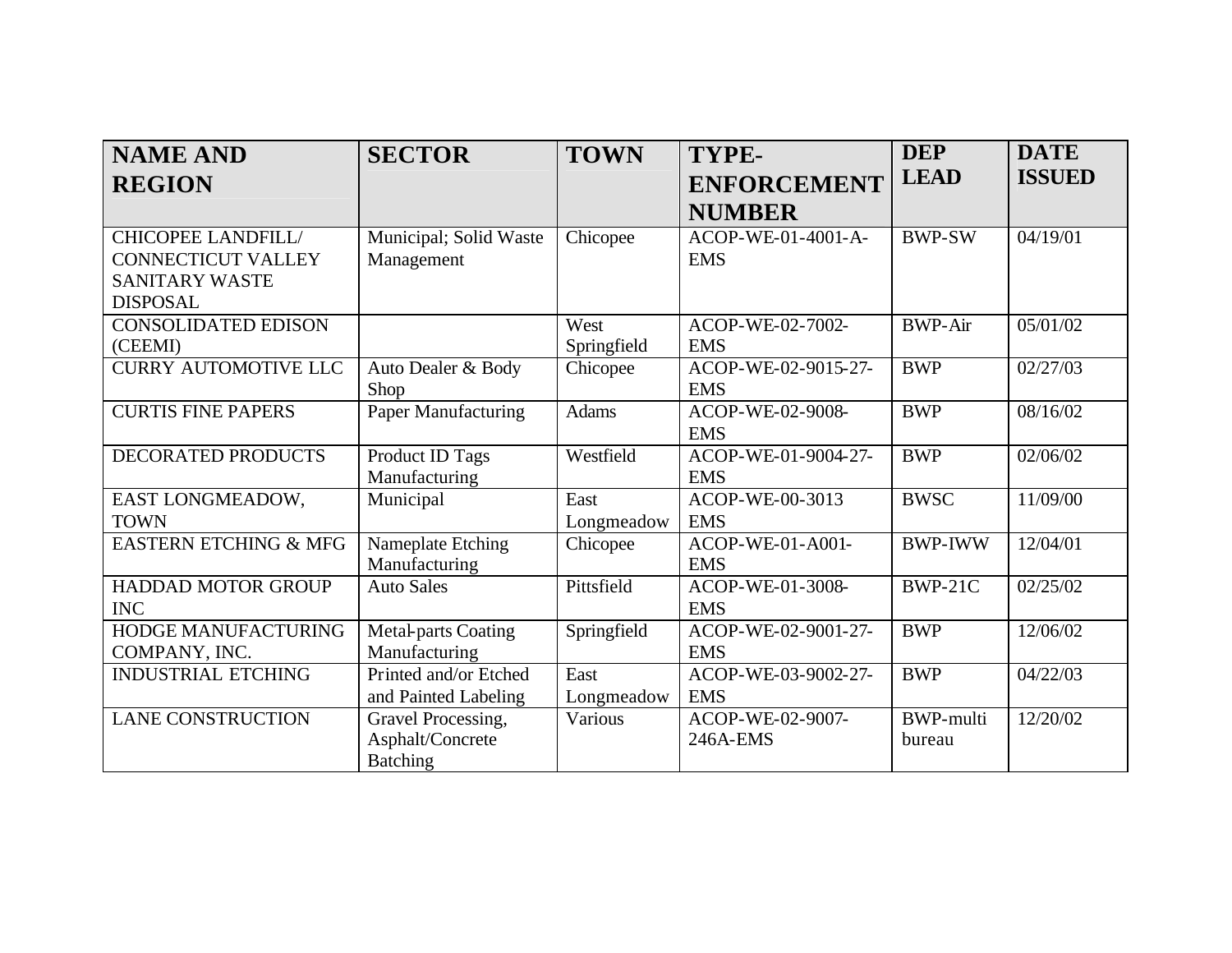| <b>NAME AND</b>             | <b>SECTOR</b>                | <b>TOWN</b> | TYPE-               | <b>DEP</b>        | <b>DATE</b>   |
|-----------------------------|------------------------------|-------------|---------------------|-------------------|---------------|
| <b>REGION</b>               |                              |             | <b>ENFORCEMENT</b>  | <b>LEAD</b>       | <b>ISSUED</b> |
|                             |                              |             | <b>NUMBER</b>       |                   |               |
| <b>MASSACHUSETTS</b>        | State agency;                | Berkshire   | ACOP-WE-03-9001-    | <b>BWP-multi-</b> | 05/07/03      |
| <b>TURNPIKE AUTHORITY</b>   | Transportation               | County      | 46W-EMS             | bureau            |               |
| PALMER FOUNDRY              | Vacuum Tight and             | Palmer      | ACOP-WE-02-7004-    | <b>BWP-Air</b>    | 11/25/02      |
|                             | <b>High Stability</b>        |             | <b>EMS</b>          |                   |               |
|                             | <b>Aluminum Casting</b>      |             |                     |                   |               |
| PERSTORP COMPOUNDS          | <b>Thermoset Chemistry</b>   | Northampton | ACOP-WE-02-9012-2   | <b>BWP</b>        | 10/24/02      |
|                             | and Fiber Reinforced         |             | <b>EMS</b>          |                   |               |
|                             | <b>Resin Systems</b>         |             |                     |                   |               |
| PRO CORP PMC GROUP          | <b>Molded Plastic Parts</b>  | Northampton | ACOP-WE-02-9004-    | <b>BWP</b>        | 11/14/02      |
|                             | Manufacturing                |             | 27A-EMS             |                   |               |
| <b>REXAM IMAGE PRODUCTS</b> | Coating for paper,           | West        | ACOP-WE-02-7001-    | <b>BWP-Air</b>    | 04/01/02      |
|                             | plastic film and canvas      | Springfield | <b>EMS</b>          |                   |               |
| <b>SMITH &amp; WESSON</b>   | <b>Gun Manufacturing</b>     | Springfield | ACO-WE-01-7001-EMS  | <b>BWP-Air</b>    | 06/13/01      |
| <b>TYCO HEALTHCARE</b>      | <b>Coating Manufacturing</b> | Chicopee    | ACOP-WE-03-9009-27- | <b>BWP</b>        | 01/22/04      |
| <b>GROUP, LP</b>            |                              |             | <b>EMS-SEP</b>      |                   |               |
| UNISTRESS CORPORATION       | Precast, Prestressed         | Pittsfield  | ACOP-BO-02-Z006-    | <b>BWSC</b>       | 01/15/03      |
|                             | Concrete Structures for      |             | <b>SETT/EMS</b>     |                   |               |
|                             | <b>Parking Facilities</b>    |             | (PAN-WE-02-3004     |                   |               |
|                             |                              |             | 03/12/02            |                   |               |